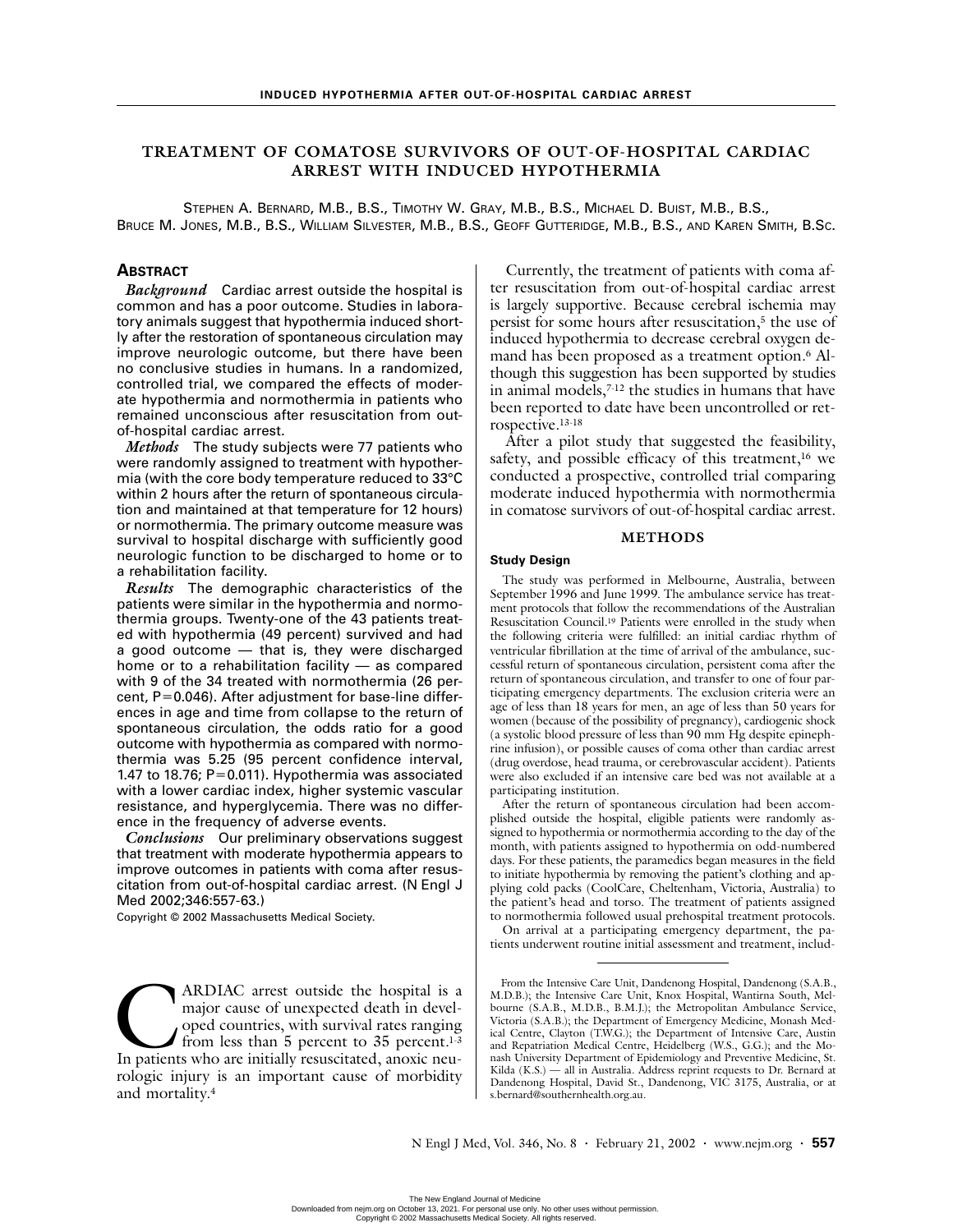ing mechanical ventilation and correction of cardiovascular instability. After an evaluation of neurologic status, all patients were given intravenous midazolam (2 to 5 mg) and vecuronium (8 to 12 mg). Arterial blood gas values, corrected for temperature, were used to adjust the ventilator to maintain a partial pressure of arterial oxygen of 100 mm Hg and a partial pressure of arterial carbon dioxide of 40 mm Hg. The mean arterial blood pressure was maintained between 90 and 100 mm Hg by infusion of epinephrine or nitroglycerin, as indicated. Thrombolytic therapy was administered to patients with electrocardiographic changes suggestive of acute myocardial infarction, unless it was contraindicated. Intravenous heparin was administered if the history, electrocardiogram, or both suggested an ischemic coronary syndrome without infarction. All patients were given a lidocaine bolus (1 mg per kilogram of body weight) followed by an infusion (2 mg per minute for 24 hours) in an attempt to prevent recurrent ventricular tachyarrhythmias. Potassium was given intravenously to maintain a serum level of 4.0 mmol per liter, and insulin was administered subcutaneously to maintain a blood glucose level of 180 mg per deciliter (10 mmol per liter) or less. Aspirin was administered to all patients.

Core body temperature was monitored by reading the tympanic temperature or bladder temperature until a pulmonary-artery catheter was placed. Initial investigations in the emergency department included 12-lead electrocardiography and measurement of arterial blood gases, electrolytes, glucose, creatine kinase (total and MB fractions), and lactate. These measurements were repeated at 1 to 3 hours (on admission to the intensive care unit) and at 6, 12, 18, and 24 hours after arrival at the hospital. Complete blood counts were performed on arrival and repeated at 12 and 24 hours.

After the admission of the patient to the intensive care unit, a pulmonary-artery catheter was inserted, and hemodynamic data were obtained 1 to 3, 6, 12, 18, and 24 hours after arrival at the hospital. Some patients (7 of 39 undergoing hypothermia and 11 of 33 undergoing normothermia) were treated without the use of a pulmonary-artery catheter, as requested by the attending physician in the intensive care unit.

The study was approved by the Medical Standards Committee of the Metropolitan Ambulance Service and the institutional ethics committee at each participating hospital. Because of the emergency conditions under which this study was performed, written informed consent for participation in the study was sought from the next of kin as soon as possible after the arrival of the patient at the hospital.

#### **Treatment Protocol**

Patients assigned to hypothermia underwent initial basic cooling measures in the ambulance. After arrival at the hospital, they underwent vigorous cooling in the emergency department (or the intensive care unit if a bed was immediately available), as soon as possible after the initial assessment, by means of extensive application of ice packs around the head, neck, torso, and limbs. When the core temperature reached 33°C, the ice packs were removed, and this temperature was maintained until 12 hours after arrival at the hospital while the patient continued to be sedated and paralyzed with small doses of midazolam and vecuronium, as required, to prevent shivering that might lead to warming. Beginning at 18 hours, the patients were actively rewarmed for the next 6 hours by external warming with a heated-air blanket, with continued sedation and neuromuscular blockade to suppress shivering. Patients assigned to normothermia were also sedated and paralyzed initially, but the target core temperature was 37°C. Passive rewarming was used in these patients if there was mild spontaneous hypothermia on arrival.

After 24 hours, patient care followed the usual intensive care unit protocols. Patients who had regained consciousness underwent extubation and were transferred to a coronary care unit. Active life support was withdrawn from most patients who remained deeply comatose at 72 hours. Patients with an uncertain prognosis underwent tracheostomy and were discharged from the intensive care unit.

#### **Assessment of Outcome**

When the patients were ready for discharge from the hospital, they were assessed by a specialist in rehabilitation medicine who was unaware of the treatment group. On the basis of this evaluation, patients were discharged to home, to a rehabilitation facility, or to a long-term nursing facility. Discharge home or to a rehabilitation facility was regarded as a good outcome, whereas death in the hospital or discharge to a long-term nursing facility, whether the patient was conscious or unconscious, was regarded as a poor outcome.

### **Statistical Analysis**

The primary outcome measure was survival to hospital discharge with sufficiently good neurologic function to be sent home or to a rehabilitation facility. Secondary outcome measures included the hemodynamic, biochemical, and hematologic effects of hypothermia. Statistical analysis was performed with the Stata statistical package.20 Continuous variables, such as vital signs and biochemical results, were analyzed by repeated-measures analysis of variance, which was modeled by generalized estimating equations with unstructured correlation and robust standard errors. Data for some variables were insufficient at certain time points, and for these a first-order autoregression correlation structure with robust standard errors was used. Base-line data (measurements on arrival at the hospital) were compared by t-tests for continuous variables and by the chi-square test or Fisher's exact test for categorical variables. An adjusted odds ratio for a good outcome as compared with a bad outcome was calculated by multivariate logistic regression.

On the basis of our previous study,<sup>16</sup> it was determined that a sample of 62 patients (31 in each group) would be required to show a change in the rate of a good outcome (discharge to home or to a rehabilitation facility) from 14 percent to 50 percent, with a power of 80 percent and a significance level of 0.05. An analysis of results from 62 eligible patients found that the outcome in the control group was better than our previously published rate,<sup>16</sup> but that there was a strong trend toward improved outcome in the hypothermia group. The study was continued for a further 12 months, at which time 84 patients had been eligible for enrollment, 77 had been enrolled, and 72 had been treated according to the correct treatment assignment.

### **RESULTS**

#### **Characteristics of the Patients**

Eighty-four patients were eligible for enrollment in the study over a period of 33 months. Data on seven of these patients were excluded from the analysis (five because they were transferred from the initial hospital to a nonparticipating intensive care unit and two because the next of kin refused consent for data collection). Of the remaining 77 patients, 43 were assigned to hypothermia and 34 to normothermia.

The clinical characteristics of the 77 patients are shown in Table 1. Four patients assigned to hypothermia did not receive this treatment because the emergency physician erred by not initiating cooling (three patients) or because the patient was inadvertently rewarmed shortly after admission to the intensive care unit (one patient). One patient who was assigned to normothermia became moderately hypothermic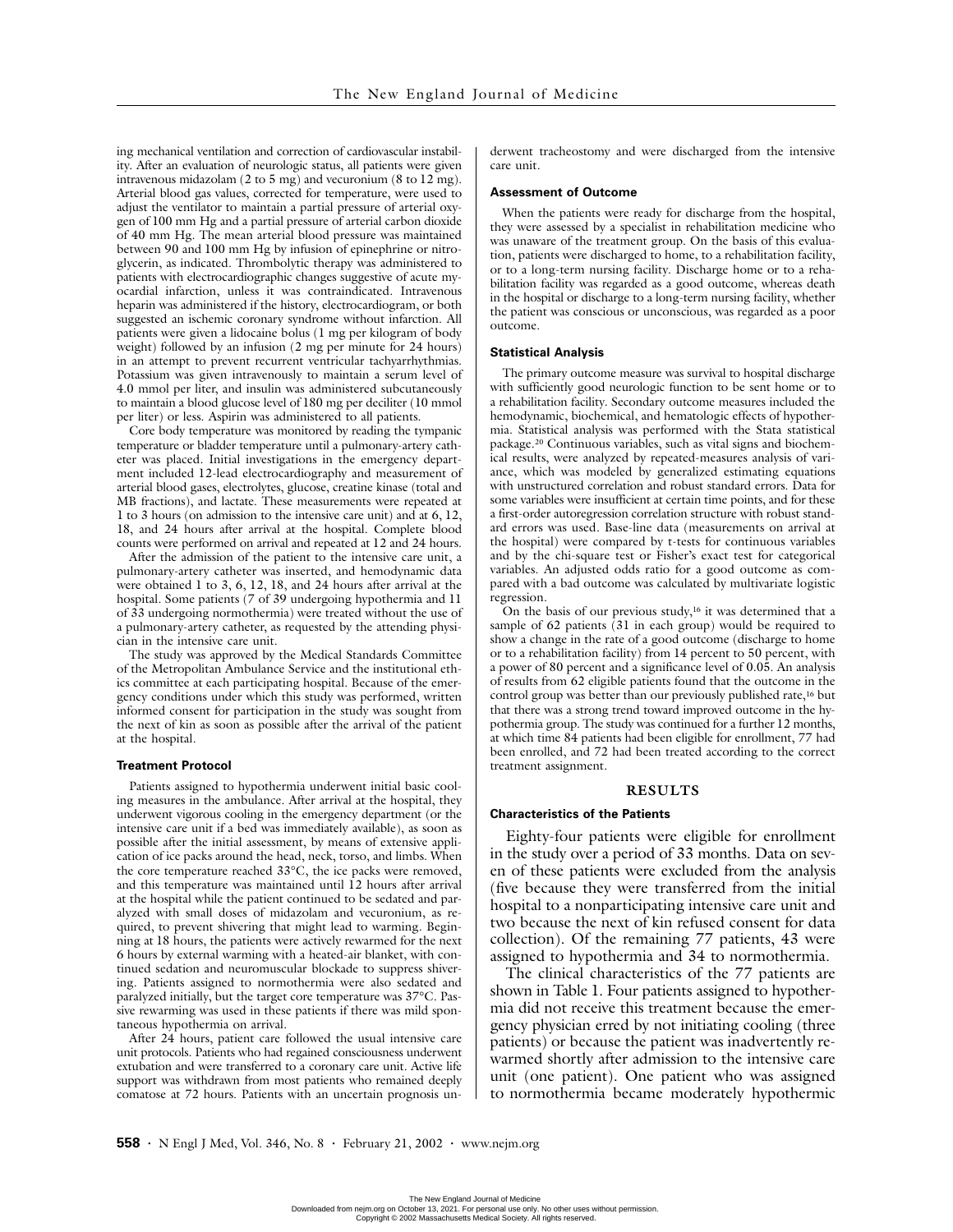**TABLE 1.** CLINICAL CHARACTERISTICS OF THE 77 PATIENTS WITH ANOXIC BRAIN INJURY WHO WERE ELIGIBLE FOR RANDOMIZATION.\*

| <b>CHARACTERISTIC</b>                                               | <b>HYPOTHERMIA</b><br>$(N = 43)$ | <b>NORMOTHERMIA</b><br>$(N = 34)$ | P<br><b>VALUE</b> |
|---------------------------------------------------------------------|----------------------------------|-----------------------------------|-------------------|
| Age $(yr)$                                                          |                                  |                                   | 0.55              |
| Median                                                              | 66.8                             | 65.0                              |                   |
| Range                                                               | $49 - 89$                        | $41 - 85$                         |                   |
| Male sex $(\%)$                                                     | 58                               | 79                                | 0.05              |
| Arrest witnessed (%)                                                | 95                               | 94                                | 0.81              |
| Bystander performed cardiopulmo-<br>nary resuscitation (%)          | 49                               | 71                                | 0.05              |
| Time from collapse to emergency-<br>medical-services call (min)     | $2.1 \pm 1.9$                    | $2.7 \pm 3.0$                     | 0.32              |
| Time from call to emergency-<br>medical-services arrival (min)      | $7.9 \pm 3.1$                    | $8.3 + 2.8$                       | 0.60              |
| Time from arrival to first DC<br>shock (min)                        | $2.5 \pm 2.2$                    | $2.0 \pm 1.2$                     | 0.22              |
| Time from first shock to return of<br>spontaneous circulation (min) | $13.6 \pm 11.2$                  | $12.1 \pm 7.9$                    | 0.48              |
| Time from collapse to return of<br>spontaneous circulation (min)    | $26.5 \pm 12.9$                  | $25.0 \pm 8.9$                    | 0.54              |
| Number of DC shocks                                                 | $4.2 \pm 3.0$                    | $4.1 \pm 3.2$                     | 0.87              |
| Dose of epinephrine (mg)                                            | $2.2 \pm 2.1$                    | $2.2 \pm 1.9$                     | 0.97              |

\*Plus–minus values are means ±SD. DC denotes direct current.

(33°C) for a prolonged period (four hours) during emergency angioplasty. We analyzed data for these patients on arrival at the emergency department but not on admission to the intensive care unit or at 6, 12, 18, and 24 hours. Outcomes for all patients were analyzed.

### **Systemic and Cerebral Characteristics**

The hemodynamic data for the first 24 hours are shown in Table 2. In the hypothermia group, the core temperature decreased from 34.9°C 30 minutes after return of spontaneous circulation to 33.5°C 120 minutes after the return of spontaneous circulation, a decrease of 0.9°C per hour. In the hypothermia group, 59 percent required an infusion of epinephrine during the first 24 hours, as compared with 49 percent of the normothermia group. Two patients, both in the normothermia group, had cardiac complications in the first 24 hours. One patient had cardiogenic shock and died at two hours, and another had complete heart block at eight hours, which was treated with transvenous cardiac pacing.

The biochemical data during the first 24 hours are shown in Table 3. Three patients with chronic renal failure who were undergoing long-term dialysis were enrolled in the study (two treated with hypothermia and one with normothermia); however, the creatinine levels of these patients (7.9 to 11.3 mg per deciliter [700 to 1000  $\mu$ mol per liter]) are not included. These patients underwent dialysis after admission. No other patient required renal support.

The hematologic data are shown in Table 4. Because many patients were treated with anticoagulants and clotting times were adjusted to the therapeutic range, it was not possible to compare coagulation times between the two groups. Three patients (one undergoing hypothermia and two undergoing normothermia) received thrombolytic therapy, and three (two undergoing hypothermia and one undergoing normothermia) underwent urgent angioplasty. There were no significant hemorrhagic complications in either group.

### **Outcomes**

The outcomes of the patients at discharge from the hospital are shown in Table 5. Twenty-one of 43 patients in the hypothermia group (49 percent) were considered to have a good outcome (discharged to home or to a rehabilitation facility), as compared with 9 of 34 in the normothermia group (26 percent, P=0.046). Univariate analysis revealed that the patient's age and the time from collapse to return of spontaneous circulation significantly affected the outcome. For each two-year increase in age, there was a 9 percent decrease in the likelihood of a good outcome (odds ratio, 0.91; 95 percent confidence interval, 0.84 to 0.98;  $P = 0.014$ , and each additional 1.5 minutes in the time from collapse to return of spontaneous circulation was associated with a 14 percent decrease in the likelihood of a good outcome (odds ratio, 0.86; 95 percent confidence interval, 0.78 to 0.94; P=0.001). Cardiopulmonary resuscitation administered by a bystander was associated with a nonsignificant improvement in outcome (odds ratio, 1.40; 95 percent confidence interval, 0.55 to 3.57; P= 0.49). According to multivariate logistic-regression analysis with adjustment for base-line differences in age and in time from collapse to return of spontaneous circulation, the odds ratio for good outcome in the hypothermia group as compared with the normothermia group was 5.25 (95 percent confidence interval, 1.47 to 18.76; P=0.011).

The primary cause of death was considered to be cardiac failure in 5 of the 22 patients in the hypothermia group who died (these deaths occurred between 18 and 48 hours after collapse) and 4 of 23 in the normothermia group (these deaths occurred between 2 and 50 hours after collapse). One patient each in the hypothermia and normothermia groups was diagnosed as brain-dead, on day 2 and day 4, respectively. The remaining deaths in both groups re-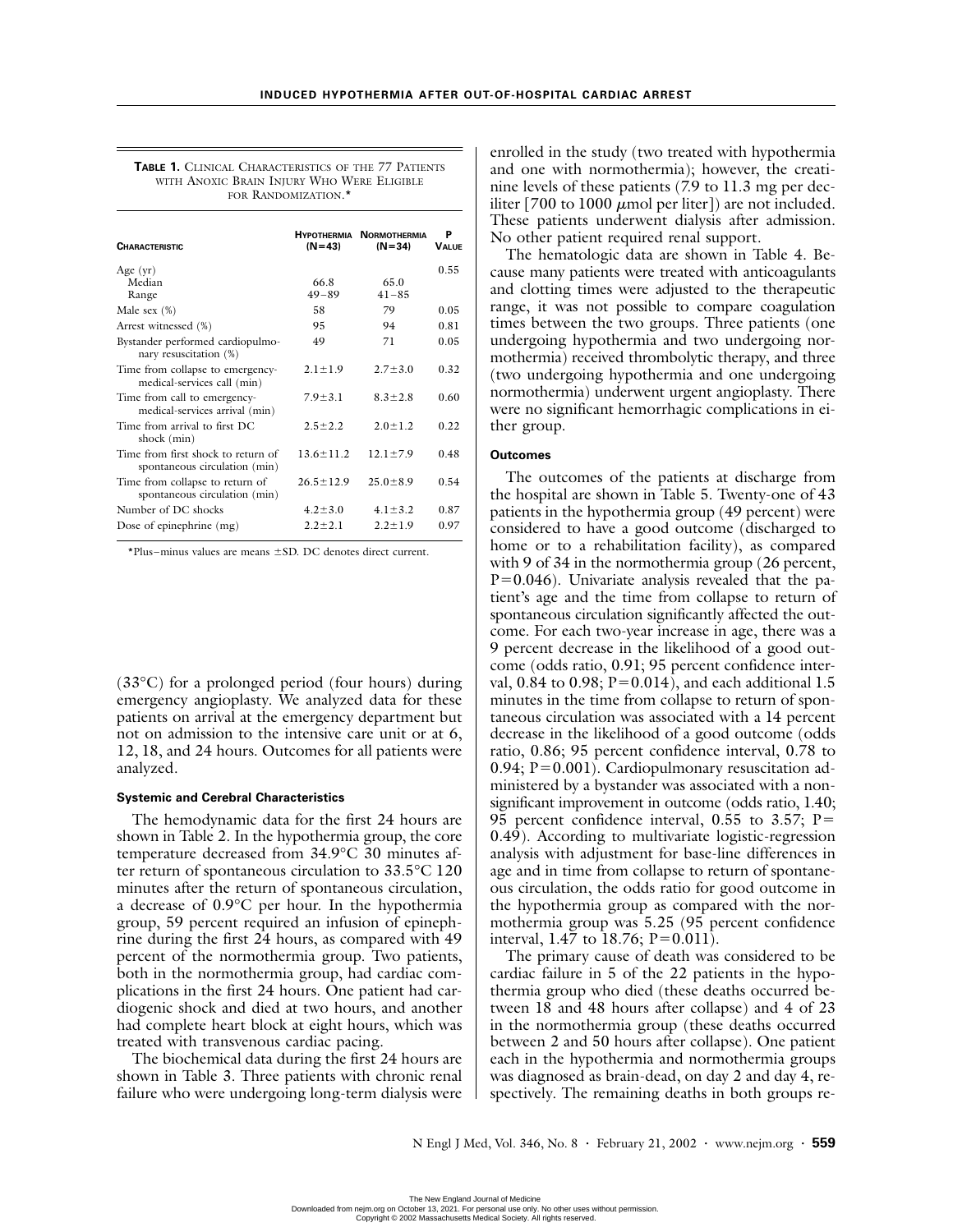| <b>VARIABLE</b>                                                 | <b>TREATMENT</b><br><b>GROUP</b>    | <b>ADMISSION</b><br>TO ED | <b>ADMISSION</b><br><b>TO ICU</b> | 6 HR                         | <b>12 HR</b>                 | 18 HR                        | 24 HR                        |
|-----------------------------------------------------------------|-------------------------------------|---------------------------|-----------------------------------|------------------------------|------------------------------|------------------------------|------------------------------|
| Number of patients                                              | Hypothermia                         | 43                        | 39                                | 39                           | 39                           | 39                           | 38                           |
|                                                                 | Normothermia                        | 34                        | 33                                | 32                           | 32                           | 32                           | 31                           |
| Temperature $(^{\circ}C)$                                       | Hypothermia                         | $35.0 \pm 1.18$           | $33.3 \pm 0.98$ <sup>+</sup>      | $32.7 \pm 1.19$ <sup>+</sup> | $33.1 \pm 0.89$ <sup>+</sup> | $36.0 \pm 1.24$              | $37.4 \pm 0.85$ <sup>+</sup> |
|                                                                 | Normothermia                        | $35.5 \pm 0.90$           | $36.0 \pm 0.76$                   | $37.1 \pm 0.75$              | $37.4 \pm 0.58$ <sup>+</sup> | $37.3 \pm 0.56$ <sup>+</sup> | $37.3 \pm 0.59$ <sup>+</sup> |
|                                                                 | P value <sup>±</sup>                | 0.02                      | < 0.001                           | < 0.001                      | < 0.001                      | < 0.001                      | 0.60                         |
| Mean arterial blood pressure                                    | Hypothermia                         | $90.4 \pm 18.89$          | $108.7 \pm 20.89$ <sup>+</sup>    | $97.0 \pm 14.92$             | $89.5 \pm 13.16$             | $88.8 \pm 9.17$              | $89.1 \pm 12.9$              |
| (mm Hg)                                                         | Normothermia                        | $87.2 \pm 21.46$          | $94.4 \pm 18.80$                  | $92.2 \pm 13.00$             | $90.8 \pm 14.16$             | $91.3 \pm 12.96$             | $92.1 \pm 11.76$             |
|                                                                 | P value <sup><math>\pm</math></sup> | 0.51                      | 0.02                              | 0.16                         | $0.82$ \$                    | 0.38                         | 0.24                         |
| Pulse (per minute)                                              | Hypothermia                         | $97 + 22.5$               | $82 \pm 21.6$                     | $72 \pm 17.1$ \$             | $70 \pm 17.6$                | $80 \pm 18.2$                | $89 \pm 17.9$ <sup>+</sup>   |
|                                                                 | Normothermia                        | $105 \pm 30.4$            | $100 \pm 17.0$                    | $100 \pm 21.9$               | $94 \pm 17.9$                | $97 \pm 16.8$                | $99 \pm 15.5$                |
|                                                                 | P value <sup>±</sup>                | 0.18                      | 0.001                             | < 0.001                      | < 0.001                      | < 0.001                      | 0.02                         |
| Cardiac index (liters/min/m <sup>2</sup>                        | Hypothermia                         |                           | 2.0                               | 2.1                          | 2.4                          | 2.9                          | 3.4                          |
| of body-surface area)                                           |                                     |                           | $(1.2 - 4.4)$                     | $(0.9-4.2)$                  | $(0.8-4.9)$                  | $(1.5 - 7.3)$ §              | $(1.6 - 6.8)$ §              |
|                                                                 | Normothermia                        |                           | 2.6                               | 2.7                          | 3.2                          | 3.3                          | 3.0                          |
|                                                                 |                                     |                           | $(1.4 - 5.5)$                     | $(1.4-6.1)$                  | $(1.2-6.1)$                  | $(1.5-5.8)$                  | $(1.8 - 5.7)$                |
|                                                                 | P value <sup>±</sup>                |                           | 0.01                              | 0.16                         | 0.10                         | 0.12                         | 0.54                         |
| Systemic vascular resistance<br>$(dyn\text{-}sec\cdot cm^{-5})$ | Hypothermia                         |                           | 2213                              | 1808                         | 1564                         | 1198                         | 987                          |
|                                                                 |                                     |                           | (599–4645)                        | $(836 - 4531)$               | $(439 - 4280)$               | $(402 - 2833)$ §             | (551–2500)§                  |
|                                                                 | Normothermia                        |                           | 1356                              | 1278.5                       | 1056                         | 964                          | 1072                         |
|                                                                 |                                     |                           | $(481 - 2545)$                    | $(346 - 2841)$               | $(340 - 3163)$               | $(479 - 2204)$ <sup>+</sup>  | $(591 - 1998)$               |
|                                                                 | P value <sup><math>\pm</math></sup> |                           | 0.02                              | < 0.001                      | 0.002                        | 0.23                         | 0.50                         |

#### **TABLE 2.** PHYSIOLOGICAL AND HEMODYNAMIC VALUES.\*

\*Plus–minus values are means ±SD. Medians and ranges (in parentheses) are given for the cardiac index and systemic vascular resistance, which were log-transformed before analysis of variance was performed, because of nonparametric distribution. One patient in the hypothermia group and two in the normothermia group died during the first 24 hours. ED denotes emergency department, and ICU intensive care unit.

†P<0.05 for the comparison with the value on admission to the emergency department.

‡P values are for the differences between the hypothermia and the normothermia groups.

§P<0.01 for the comparison with the value on admission to the emergency department.

¶Cardiac index and systemic vascular resistance values are given for the 32 patients treated with hypothermia and the 22 patients treated with normothermia who had a pulmonary-artery catheter.

sulted primarily from severe neurologic injury and withdrawal of all active therapy. These deaths occurred between days 2 and 30. The difference in mortality rates between the hypothermia group (51 percent) and the normothermia group (68 percent) did not reach statistical significance  $(P=0.145)$ .

# **DISCUSSION**

Cerebral reperfusion injury occurs when cerebral blood flow is restored after cardiac arrest and resuscitation.21 Increased intracellular levels of glutamate, an excitatory neurotransmitter released from presynaptic terminals, activate ion-channel complexes that cause calcium to shift from the extracellular to the intracellular fluid, leading to the accumulation of oxygen free radicals and the activation of degradative enzymes. In addition, cerebral hemodynamics may remain abnormal after resuscitation from cardiac arrest.5

Randomized, controlled studies of pharmacologic interventions to improve patients' neurologic outcome after cardiac arrest have tested thiopental,<sup>22</sup> corticosteroids,<sup>23</sup> lidoflazine,<sup>24</sup> and nimodipine<sup>25</sup> but have

found no benefit. The use of hypothermia after resuscitation from cardiac arrest has been studied in laboratory animals.7-12 These studies demonstrated significantly improved outcome when moderate hypothermia was induced after resuscitation. However, the mechanism by which hypothermia may be beneficial is uncertain. Hypothermia decreases cerebral oxygen demand and may thus provide protection from ongoing cerebral ischemia. Hypothermia also reduces the glutamate level and the subsequent production of oxygen free radicals.26 Moreover, hypothermia decreases intracranial pressure,<sup>27</sup> which may be raised in some patients after resuscitation from cardiac arrest.28

There is concern that hypothermia may have adverse effects on cardiac function, coagulation, the immune system, and acid–base status. Accidental hypothermia is associated with increased mortality in patients with major trauma<sup>29</sup> or sepsis syndrome.<sup>30</sup> On the other hand, induced hypothermia has been studied with promising results in patients with severe stroke<sup>31,32</sup> and with variable results in patients with severe head injury.27,33,34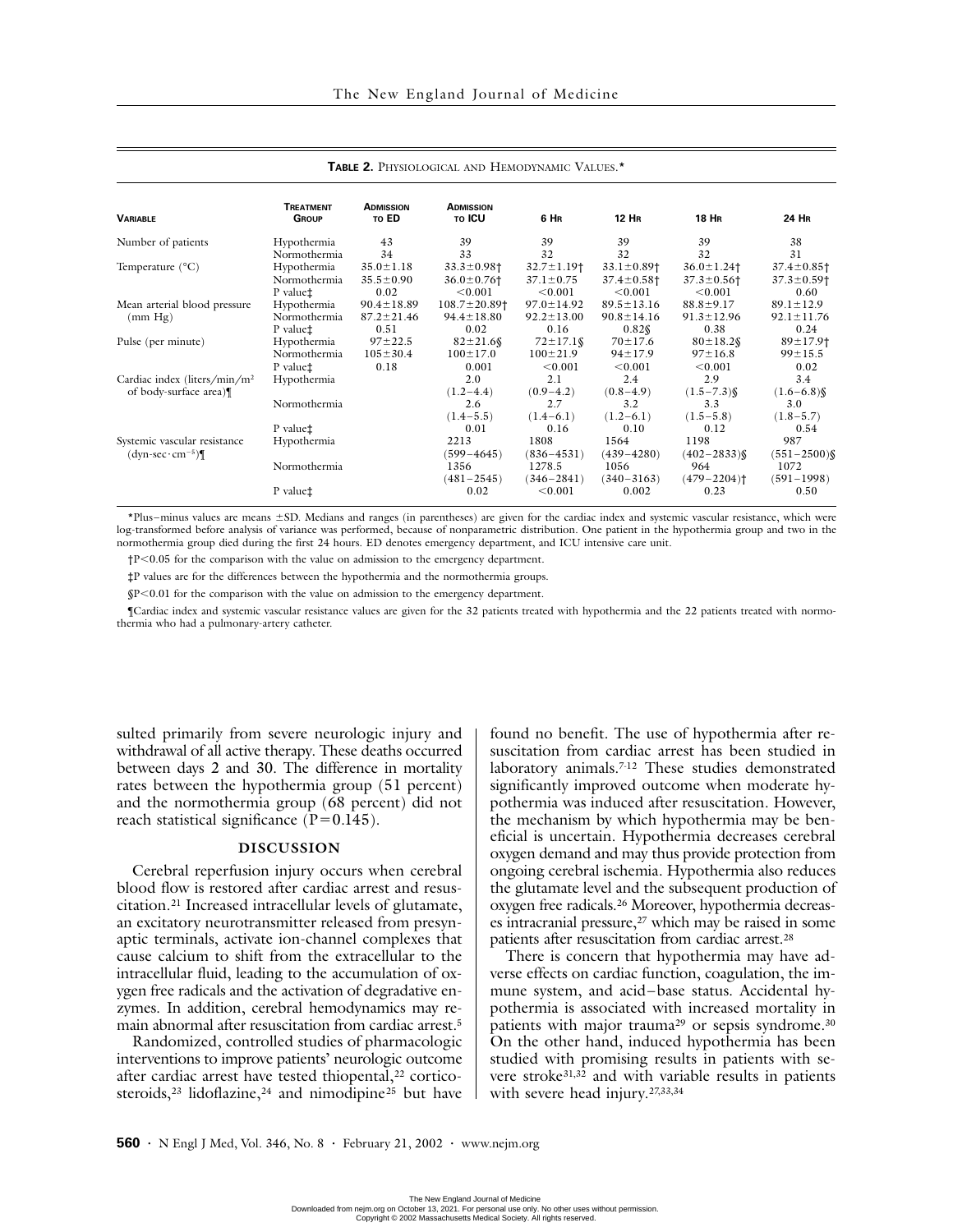| VARIABLE                                                                                                                                                                   | <b>TREATMENT GROUP</b>                   | ADMISSION TO ED                                                     | ADMISSION TO ICU                                                    | 古<br>6                                                         | 12 Hr                                                                                                                                                                                                                                                                             | 18 Hr                                                                               | 24 Hr                                                                           |
|----------------------------------------------------------------------------------------------------------------------------------------------------------------------------|------------------------------------------|---------------------------------------------------------------------|---------------------------------------------------------------------|----------------------------------------------------------------|-----------------------------------------------------------------------------------------------------------------------------------------------------------------------------------------------------------------------------------------------------------------------------------|-------------------------------------------------------------------------------------|---------------------------------------------------------------------------------|
| Number of patients                                                                                                                                                         | Normothermia<br>Hypothermia              | 34<br>43                                                            | 33<br>$\mathcal{S}^{\mathcal{S}}$                                   | $\overline{32}$<br>39                                          | 32<br>39                                                                                                                                                                                                                                                                          | 39<br>$\overline{32}$                                                               | $\frac{38}{31}$                                                                 |
| Potassium (mmol/liter)                                                                                                                                                     | Normothermia<br>Hypothermia<br>P value\$ | 3.9 $(2.2-6.4)$<br>$3.8(2.5 - 7.8)$<br>0.84                         | $3.6(2.6-6.9)$<br>$3.9(2.5-5.1)$<br>0.98                            | $3.6(2.7-6.3)$<br>4.0 $(2.7 - 5.7)$<br>0.06                    | 4.1 $(2.6 - 7.6)$<br>$4.2(3.3 - 5.7)$<br>0.52                                                                                                                                                                                                                                     | 4.3 $(3.1 - 5.6)$ <sup>†</sup><br>4.1 $(3.1 - 6.0)$<br>0.05                         | $4.5(2.9 - 7.1)$ #<br>3.9 (3.9-4.6)<br>< 0.001                                  |
| Lactate (mmol/liter)                                                                                                                                                       | Normothermia<br>Hypothermia<br>P value\$ | $8.3(2.2 - 14.9)$<br>$7.5(2 - 14)$<br>0.75                          | $2.7(0.9 - 11.6)$<br>$2.6(0.9 - 8.4)$ ‡<br>0.46                     | $3.7(1.2 - 11.8)$ #<br>$1.1 - 9.3$<br>67.0<br>$3.\overline{3}$ | $4.4(1-11.1)$ #<br>3.5 $(1-12.4)$ #<br>$0.67$                                                                                                                                                                                                                                     | $3.4(0.5 - 10.3)$ ‡<br>$2.6(0.7 - 11)t$<br>0.18                                     | $2.5(0.7 - 11.4)$<br>$1.6(0.6 - 11)$ ‡<br>0.08                                  |
| Glucose (mmol/liter)                                                                                                                                                       | Normothermia<br>Hypothermia<br>P value§  | $13.3(9.0 - 33.0)$<br>$(4.8 - 22.7)$<br>0.13<br>12.6(               | $16.2 (7.4-26.8)$<br>$10.5 (6.6-17.9)$<br>0.002                     | $16.0(7.1-36.7)$<br>$12.1(5.8-25)$<br>0.02                     | $16.1(4.2-28)$<br>$11.6(6.2 - 28)$<br>0.14                                                                                                                                                                                                                                        | $10.5(4.2 - 25)$ ‡<br>$(5.3 - 21)$<br>0.97<br>10.7                                  | $\begin{array}{c} 8.0 \ (1.6 - 27.8) \\ 7.5 \ (3.5 - 15.1) \end{array}$<br>0.92 |
| Creatine kinase (mmol/liter)                                                                                                                                               | Normothermia<br>Hypothermia<br>P value\$ | $25 - 3295$<br>$67 - 635$<br>0.32<br>149<br>$\Xi$                   | $(85 - 3061)$ #<br>$(69 - 2949)$<br>0.99<br>261<br>525              | $95 - 6068$<br>$79 - 5306$ $\ddagger$<br>0.72<br>635<br>651    | $(110 - 9795)$ ‡<br>(0.5750)<br>0.76<br>544<br>1205                                                                                                                                                                                                                               | $\begin{array}{c} 166629 - 98 \\ + (9652 - 96) \end{array}$<br>0.93<br>2221<br>1295 | $95 - 11,061$<br>$(85 - 8670)$<br>64.0<br>1079<br>1274                          |
| Creatine kinase MB (mmol/liter)                                                                                                                                            | Normothermia<br>Hypothermia<br>P value\$ | $10 - 117$<br>$4 - 120$<br>0.35<br>$\overline{z}$<br>$\overline{a}$ | $8 - 133$<br>$5 - 224$<br>0.80<br>$\overline{40}$<br>$\overline{z}$ | $(5-247)$ <sup>†</sup><br>$(5-259)$<br>0.23<br>$\frac{50}{27}$ | $1(659 - 2)$<br>$5 - 875$<br>0.22<br>$\frac{3}{3}$                                                                                                                                                                                                                                | $(5 - 432)$ ‡<br>$5 - 190$<br>0.05<br>$66$<br>25                                    | $(4 - 321)$ ‡<br>$6 - 423$<br>0.28<br>33<br>25                                  |
| Creatinine (umol/liter)                                                                                                                                                    | Normothermia<br>Hypothermia<br>P value\$ | $38 - 211$<br>$75 - 297$<br>0.78<br>140<br>125                      | $(62 - 215)$ #<br>$(72 - 311)$<br>0.86<br>120<br>122                | $50 - 220$ ;<br>$(66 - 260)$<br>0.11<br>110<br>110             | $(35 - 345)$ <sup>‡</sup><br>$(55 - 354)$<br>0.10<br>108                                                                                                                                                                                                                          | $(35 - 270)$ ‡<br>$45 - 375$<br>0.23<br>104<br>95                                   | $(47 - 310)$ ‡<br>$(50 - 394)$<br>0.96<br>109<br>$\Xi$                          |
| Arterial pH                                                                                                                                                                | Normothermia<br>Hypothermia<br>P value§  | $7.27 \pm 0.09$<br>$7.29 \pm 0.11$<br>0.78                          | $7.35 \pm 0.11$<br>$7.37 \pm 0.061$<br>0.87                         | $7.36 \pm 0.07$ ‡<br>$7.33 + 0.08$<br>0.15                     | $7.36 \pm 0.09$ ‡<br>$7.31 \pm 0.11$<br>0.04                                                                                                                                                                                                                                      | $7.37 \pm 0.06$ ‡<br>$7.33 \pm 0.11$<br>0.05                                        | $7.37 \pm 0.10$ ‡<br>$7.40 \pm 0.061$<br>0.07                                   |
| *Plus-minus values are means $\pm$ SD. Medians and ran<br>distribution. One patient in the hypothermia group and                                                           |                                          |                                                                     |                                                                     |                                                                | ges (in parentheses) are given for other variables, which were log-transformed before analysis of variance was performed, because of nonparametric<br>two in the normothermia group died during the first 24 hours. ED denotes emergency department, and ICU intensive care unit. |                                                                                     |                                                                                 |
| ‡P<0.01 for the comparison with the value on admission to the emergency department.<br>†P<0.05 for the comparison with the value on admission to the emergency department. |                                          |                                                                     |                                                                     |                                                                |                                                                                                                                                                                                                                                                                   |                                                                                     |                                                                                 |
| §P values are for the differences between the hypothermia and the normothermia groups.<br>To convert the values for glucose to milligrams per deciliter, divide by 0.05551 |                                          |                                                                     |                                                                     |                                                                |                                                                                                                                                                                                                                                                                   |                                                                                     |                                                                                 |
| To convert the values for creatinine to milligrams per                                                                                                                     |                                          | r deciliter, divide by 88.4                                         |                                                                     |                                                                |                                                                                                                                                                                                                                                                                   |                                                                                     |                                                                                 |
|                                                                                                                                                                            |                                          |                                                                     |                                                                     |                                                                |                                                                                                                                                                                                                                                                                   |                                                                                     |                                                                                 |

 $\overline{\phantom{a}}$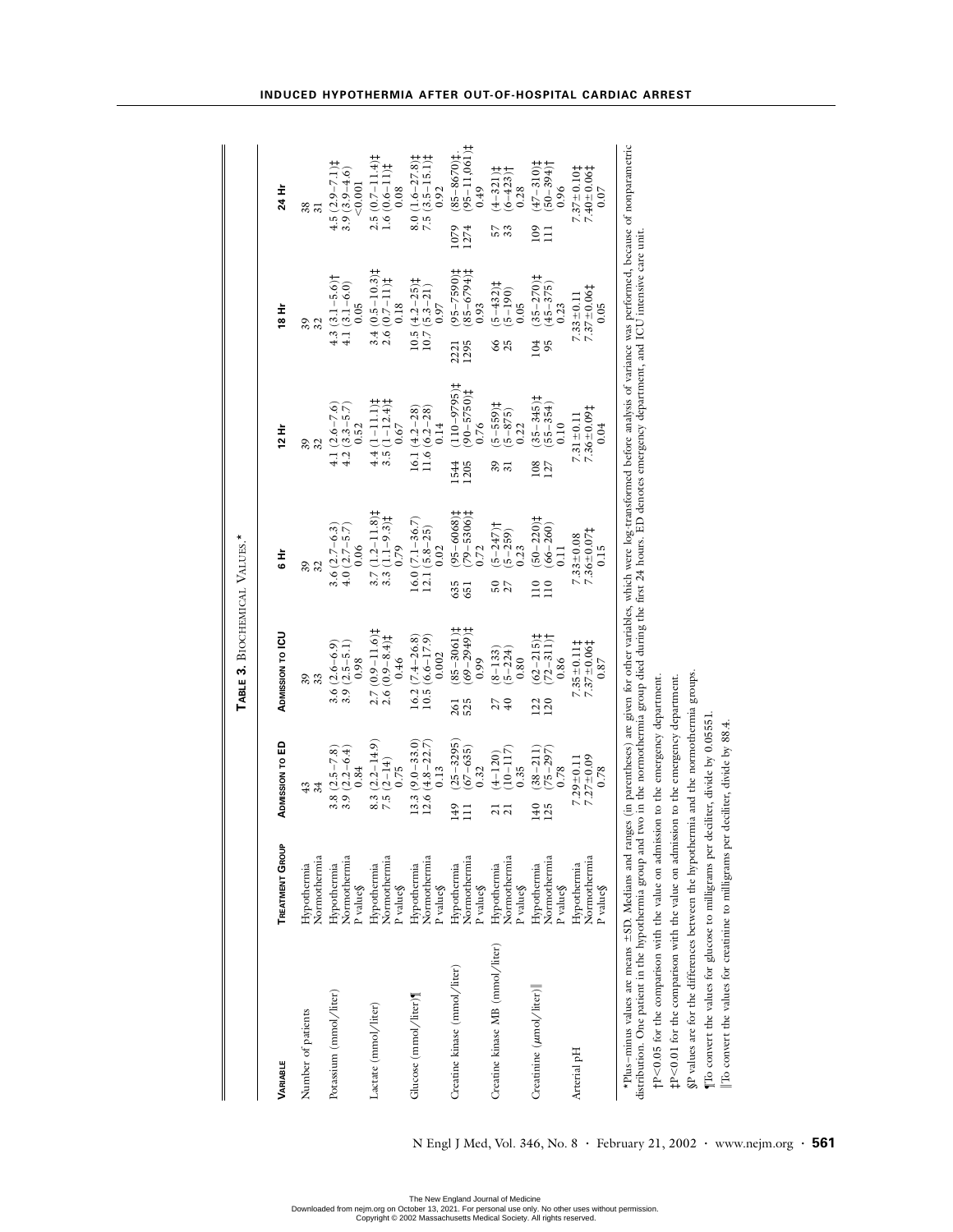| <b>TABLE 4. HEMATOLOGIC VALUES.*</b>            |                                     |                        |                   |                             |  |  |
|-------------------------------------------------|-------------------------------------|------------------------|-------------------|-----------------------------|--|--|
| <b><i>VARIABLE</i></b>                          | <b>TREATMENT GROUP</b>              | <b>ADMISSION TO ED</b> | 12 HR             | 24 HR                       |  |  |
| Number of patients                              | Hypothermia                         | 43                     | 39                | 38                          |  |  |
|                                                 | Normothermia                        | 34                     | 32                | 31                          |  |  |
| Platelet count $(\times 10^{-3}/\text{mm}^3)$   | Hypothermia                         | $209 \pm 65.7$         | $193 \pm 60.2$ †  | $190 \pm 63.3$ <sup>+</sup> |  |  |
|                                                 | Normothermia                        | $221 \pm 63.4$         | $217 \pm 63.0$    | $199 + 54.2$ †              |  |  |
|                                                 | P value <sup><math>\pm</math></sup> | 0.46                   | 0.24              | 0.82                        |  |  |
| White-cell count $(\times 10^{-3}/\text{mm}^3)$ | Hypothermia                         | $10.9(5.7-21.5)$       | $14.5(5.5-30.4)\$ | 14.6 $(7.1-35.3)\$          |  |  |
|                                                 | Normothermia                        | $11.1(6.3-25.3)$       | 14.6 $(8.5-29)$ § | $15.8(9.8-25.3)$ §          |  |  |
|                                                 | P value <sup><math>\pm</math></sup> | 0.46                   | 0.12              | 0.34                        |  |  |

\*Values for platelet counts are means ±SD. Medians and ranges (in parentheses) are given for white-cell counts, which were log-transformed before analysis of variance was performed, because of nonparametric distribution. One patient in the hypothermia group and two in the normothermia group died during the first 24 hours. ED denotes emergency department.

†P<0.05 for the comparison with the value on admission to the emergency department.

‡P values are for the differences between the hypothermia and the normothermia groups.

§P<0.01 for the comparison with the value on admission to the emergency department.

The results of our study suggest that moderate induced hypothermia lasting for 12 hours is not associated with clinically significant adverse effects. Although hypothermia decreased the pulse rate and increased systemic vascular resistance, there were no clinically significant cardiac arrhythmias in the hypothermia group. The levels of creatine kinase (both the total and the MB fractions) were similar in both groups, suggesting that hypothermia does not increase the extent of myocardial damage in patients resuscitated after cardiac arrest. The increase in potassium at 24 hours in the hypothermia group has been previously observed during rewarming15 and was not considered to be clinically important. The increase in blood glucose has also been previously described in patients with hypothermia.35

Although previous studies have shown adverse effects on platelet and white-cell counts when hypothermia is used for more prolonged periods,14,34 we found no statistically significant differences between the two groups when hypothermia was used for 12 hours. Although we did not specifically test immune function, no clinically significant infections were noted in either group.

There are several limitations to this study. Because it was not feasible to blind clinicians to the patients' treatment-group assignments, there is a possibility that bias affected patient care and outcome. However, we attempted to treat all patients according to a protocol that minimized individual variation among physicians. It is unlikely that therapy was withdrawn from any patient inappropriately, since this was always a consensus decision of the treating medical

#### **TABLE 5. OUTCOME OF PATIENTS AT DISCHARGE** FROM THE HOSPITAL.

| $Q$ UTCOME <sup>*</sup>                                                                              | <b>HYPOTHERMIA</b><br>$(N = 43)$ | <b>NORMOTHERMIA</b><br>$(N = 34)$ |
|------------------------------------------------------------------------------------------------------|----------------------------------|-----------------------------------|
|                                                                                                      |                                  | number of patients                |
| Normal or minimal disability (able to care for<br>self, discharged directly to home)                 | 15                               |                                   |
| Moderate disability (discharged to a rehabil-<br>itation facility)                                   | 6                                | $\mathfrak{D}$                    |
| Severe disability, awake but completely<br>dependent (discharged to a long-term<br>nursing facility) | $\Omega$                         | ı                                 |
| Severe disability, unconscious (discharged<br>to a long-term nursing facility)                       | 0                                | 1                                 |
| Death                                                                                                | つつ                               | 23                                |

\*The difference between the rates of a good outcome (normal or with minimal or moderate disability) in the hypothermia and the normothermia groups (49 percent and 26 percent, respectively) was 23 percentage points (95 percent confidence interval, 13 to  $43$  percentage points; P=0.046). The unadjusted odds ratio for a good outcome in the hypothermia group as compared with the normothermia group was 2.65 (95 percent confidence interval, 1.02 to 6.88; P=0.046). The odds ratio for a good outcome in the hypothermia group as compared with the normothermia group, after adjustment by logistic regression for age and time from collapse to return of spontaneous circulation, was 5.25 (95 percent confidence interval, 1.47 to  $18.\overline{76}$ ; P=0.011).

and nursing staff, made in consultation with the family of the patient.

Out-of-hospital randomization of patients in emergency medical systems is problematic. We used the method of odd and even days because it was the only one feasible for immediate use by large numbers of

**562 ·** N Engl J Med, Vol. 346, No. 8 **·** February 21, 2002 **·** www.nejm.org